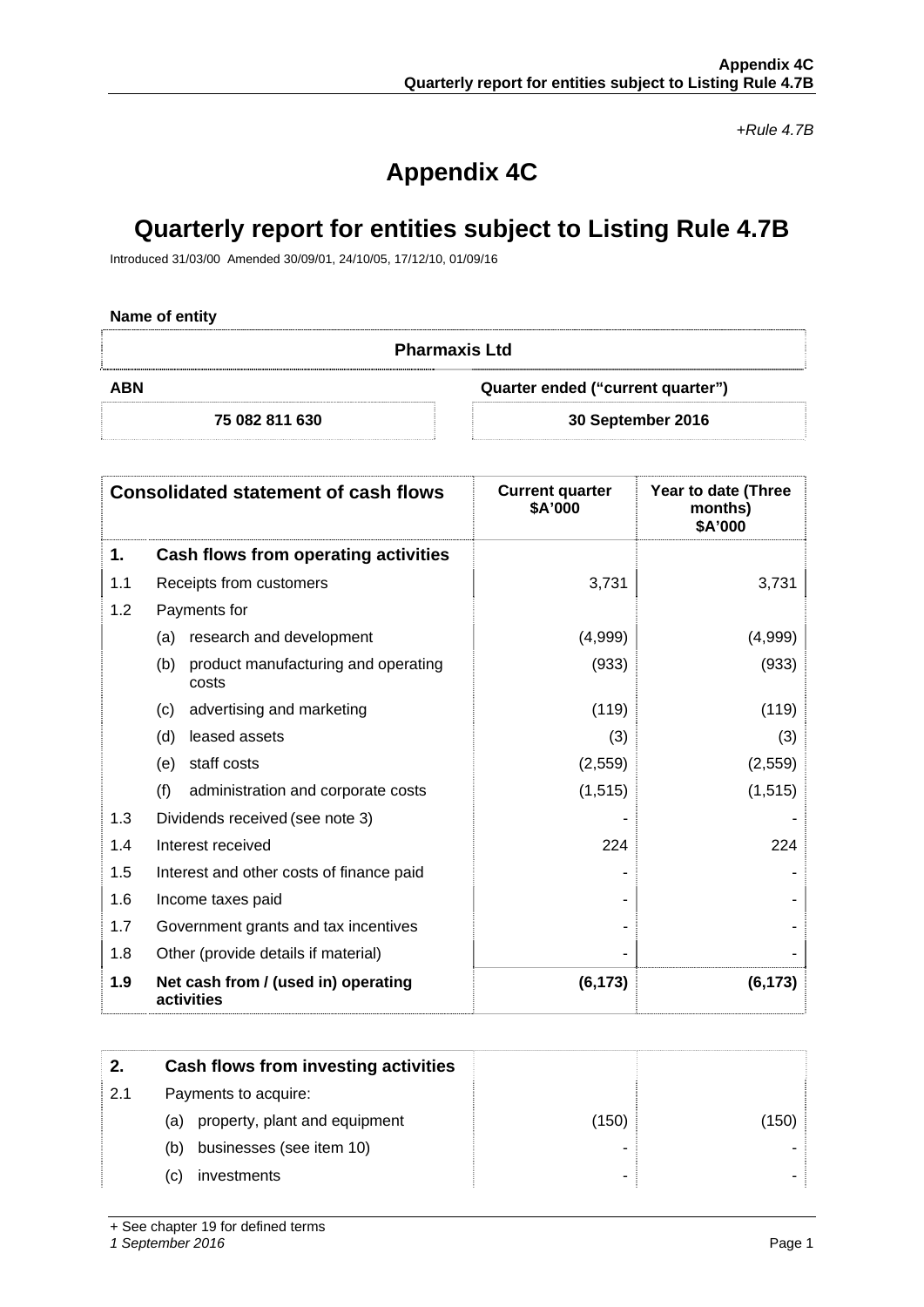|     | <b>Consolidated statement of cash flows</b>       | <b>Current quarter</b><br>\$A'000 | Year to date (Three<br>months)<br>\$A'000 |
|-----|---------------------------------------------------|-----------------------------------|-------------------------------------------|
|     | (d)<br>intellectual property                      |                                   |                                           |
|     | other non-current assets<br>(e)                   |                                   |                                           |
| 2.2 | Proceeds from disposal of:                        |                                   |                                           |
|     | property, plant and equipment<br>(a)              |                                   |                                           |
|     | (b)<br>businesses (see item 10)                   |                                   |                                           |
|     | (c)<br>investments                                |                                   |                                           |
|     | (d)<br>intellectual property                      |                                   |                                           |
|     | (e)<br>other non-current assets                   |                                   |                                           |
| 2.3 | Cash flows from loans to other entities           |                                   |                                           |
| 2.4 | Dividends received (see note 3)                   |                                   |                                           |
| 2.5 | Other (provide details if material)               |                                   |                                           |
| 2.6 | Net cash from / (used in) investing<br>activities | (150)                             | (150)                                     |

| 3.   | Cash flows from financing activities                                           |       |       |
|------|--------------------------------------------------------------------------------|-------|-------|
| 3.1  | Proceeds from issues of shares                                                 |       |       |
| 3.2  | Proceeds from issue of convertible notes                                       |       |       |
| 3.3  | Proceeds from exercise of share options                                        |       |       |
| 3.4  | Transaction costs related to issues of<br>shares, convertible notes or options |       |       |
| 3.5  | Proceeds from borrowings                                                       |       |       |
| 3.6  | Repayment of borrowings                                                        | (54)  | (54)  |
| 3.7  | Transaction costs related to loans and<br>borrowings                           |       |       |
| 3.8  | Dividends paid                                                                 |       |       |
| 3.9  | Other (finance lease payments)                                                 | (372) | (372) |
| 3.10 | Net cash from / (used in) financing<br>activities                              | (426) | (426) |

| 4.  | Net increase / (decrease) in cash and<br>cash equivalents for the period |          |          |
|-----|--------------------------------------------------------------------------|----------|----------|
| 4.1 | Cash and cash equivalents at beginning of<br>quarter/year to date        | 39,209   | 39,209   |
| 4.2 | Net cash from / (used in) operating<br>activities (item 1.9 above)       | (6, 173) | (6, 173) |
| 4.3 | Net cash from / (used in) investing activities<br>(item 2.6 above)       | (150)    | (150)    |
| 4.4 | Net cash from / (used in) financing activities<br>item 3.10 above)       | (426)    | (426)    |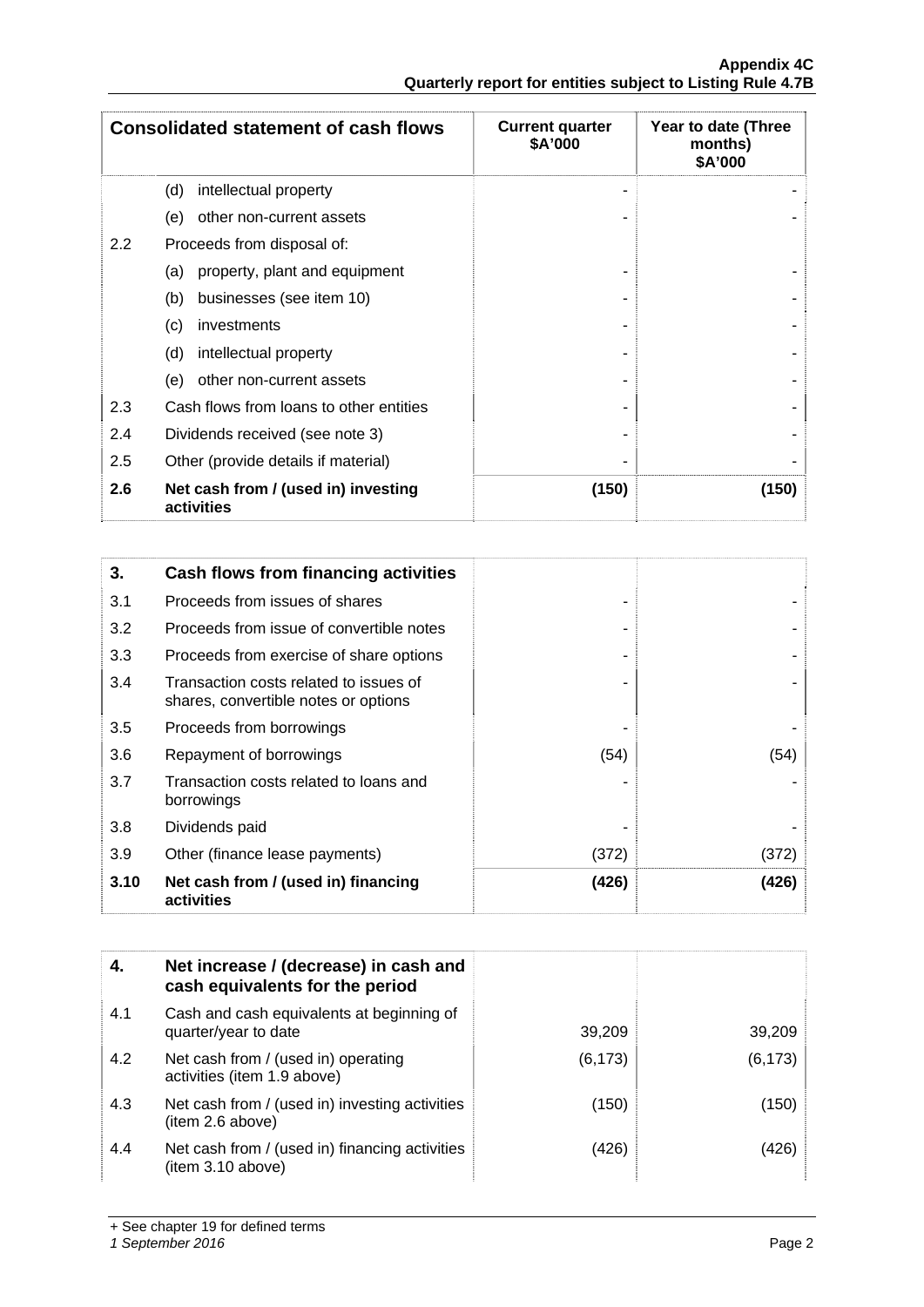| <b>Consolidated statement of cash flows</b><br>4.5<br>Effect of movement in exchange rates on |         | <b>Current quarter</b><br>\$A'000 | Year to date (Three<br>months)<br>\$A'000 |
|-----------------------------------------------------------------------------------------------|---------|-----------------------------------|-------------------------------------------|
| cash held<br>Cash and cash equivalents at end of<br>4.6                                       |         |                                   |                                           |
|                                                                                               | quarter | 32.460                            | 32.460                                    |

| 5.  | Reconciliation of cash and cash<br>equivalents<br>at the end of the quarter (as shown in the<br>consolidated statement of cash flows) to the<br>related items in the accounts | <b>Current quarter</b><br>\$A'000 | <b>Previous quarter</b><br>\$A'000 |
|-----|-------------------------------------------------------------------------------------------------------------------------------------------------------------------------------|-----------------------------------|------------------------------------|
| 5.1 | <b>Bank balances</b>                                                                                                                                                          | 508                               | 474                                |
| 5.2 | Call deposits                                                                                                                                                                 | 1,525                             | 3,553                              |
| 5.3 | <b>Bank overdrafts</b>                                                                                                                                                        |                                   |                                    |
| 5.4 | Other (Bank accepted bills and term<br>deposits)                                                                                                                              | 30,427                            | 35,182                             |
| 5.5 | Cash and cash equivalents at end of<br>quarter (should equal item 4.6 above)                                                                                                  | 32,460                            | 39,209                             |

## **6.** Payments to directors of the entity and their associates

| 6.1 | Aggregate amount of payments to these parties included in item 1.2 |  |  |  |  |
|-----|--------------------------------------------------------------------|--|--|--|--|
|     |                                                                    |  |  |  |  |

- 6.2 Aggregate amount of cash flow from loans to these parties included in item 2.3
- 6.3 Include below any explanation necessary to understand the transactions included in items 6.1 and 6.2

Payments represent directors fees for the quarter.

| 7. | Payments to related entities of the entity and their |
|----|------------------------------------------------------|
|    | associates                                           |

- 7.1 Aggregate amount of payments to these parties included in item 1.2
- 7.2 Aggregate amount of cash flow from loans to these parties included in item 2.3
- 7.3 Include below any explanation necessary to understand the transactions included in items 7.1 and 7.2

| <b>Current quarter</b><br>\$A'000 |
|-----------------------------------|
|                                   |
|                                   |

| <b>Current quarter</b><br>\$A'000 |  |
|-----------------------------------|--|
| 60                                |  |
|                                   |  |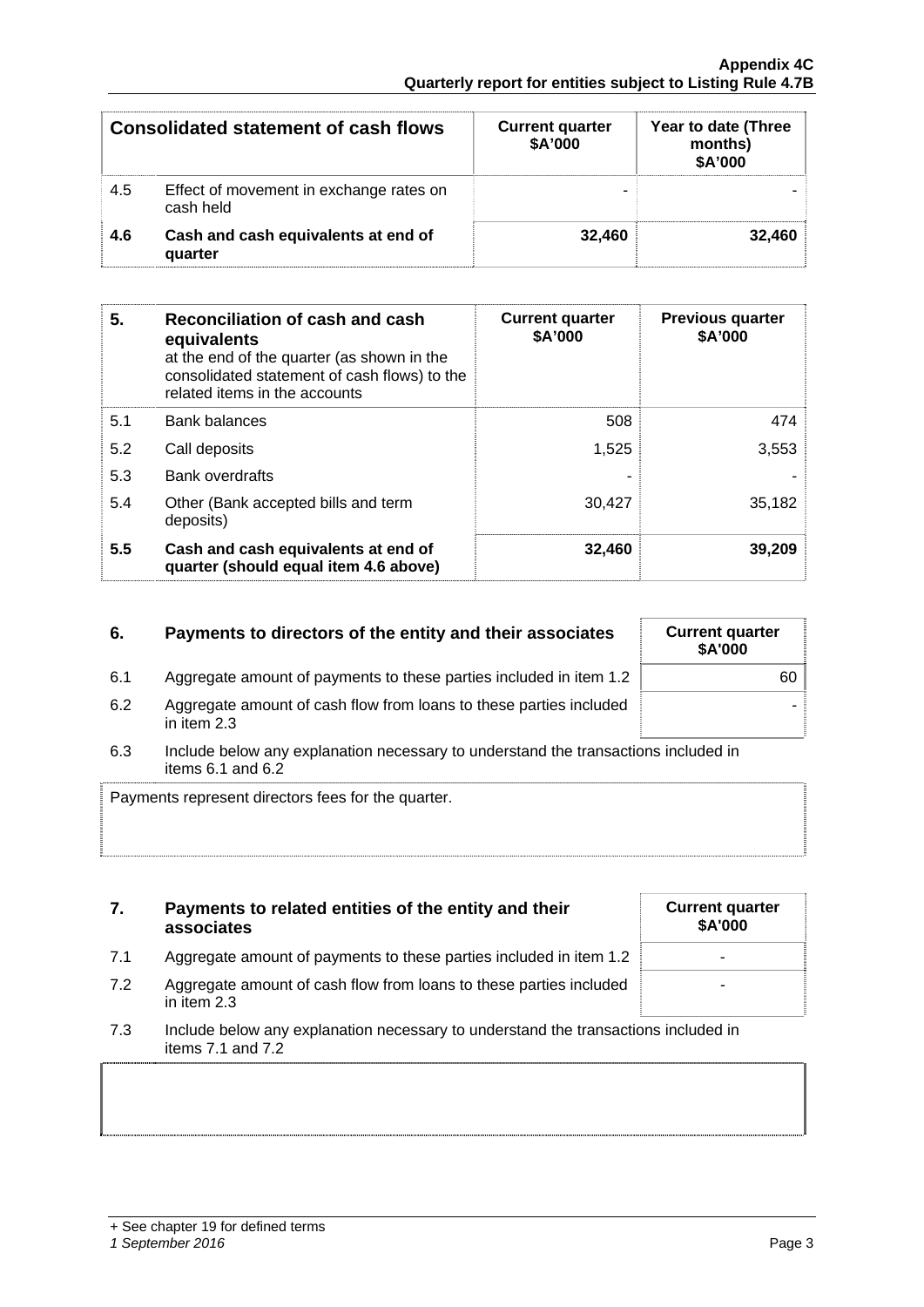| 8.   | <b>Financing facilities available</b> | <b>Total facility amount</b><br>at quarter end<br>\$A'000 | Amount drawn at<br>quarter end<br>\$A'000 |
|------|---------------------------------------|-----------------------------------------------------------|-------------------------------------------|
| -8.1 | Loan facilities                       | Nil                                                       | Nil                                       |
| 8.2  | Credit standby arrangements           | Nil                                                       | Nil                                       |
| 8.3  | Other (please specify)                | Nil                                                       | Nil                                       |

8.4 Include below a description of each facility above, including the lender, interest rate and whether it is secured or unsecured. If any additional facilities have been entered into or are proposed to be entered into after quarter end, include details of those facilities as well.

| 9.  | <b>Estimated cash outflows for next quarter</b> | \$A'000  |
|-----|-------------------------------------------------|----------|
| 9.1 | Research and development                        | (2,753)  |
| 9.2 | Product manufacturing and operating costs       | (1, 127) |
| 9.3 | Advertising and marketing                       | (319)    |
| 9.4 | Leased assets                                   | (3)      |
| 9.5 | Staff costs                                     | (2, 352) |
| 9.6 | Administration and corporate costs              | (784)    |
| 9.7 | Other                                           |          |
| 9.8 | <b>Total estimated cash outflows</b>            | (7, 338) |

| 10.  | <b>Acquisitions and disposals of</b><br>business entities<br>(items $2.1(b)$ and $2.2(b)$ above) | <b>Acquisitions</b> | <b>Disposals</b> |
|------|--------------------------------------------------------------------------------------------------|---------------------|------------------|
| 10.1 | Name of entity                                                                                   | Nil                 | Nil              |
| 10.2 | Place of incorporation or<br>registration                                                        |                     |                  |
| 10.3 | Consideration for acquisition or<br>disposal                                                     |                     |                  |
| 10.4 | Total net assets                                                                                 |                     |                  |
| 10.5 | Nature of business                                                                               |                     |                  |